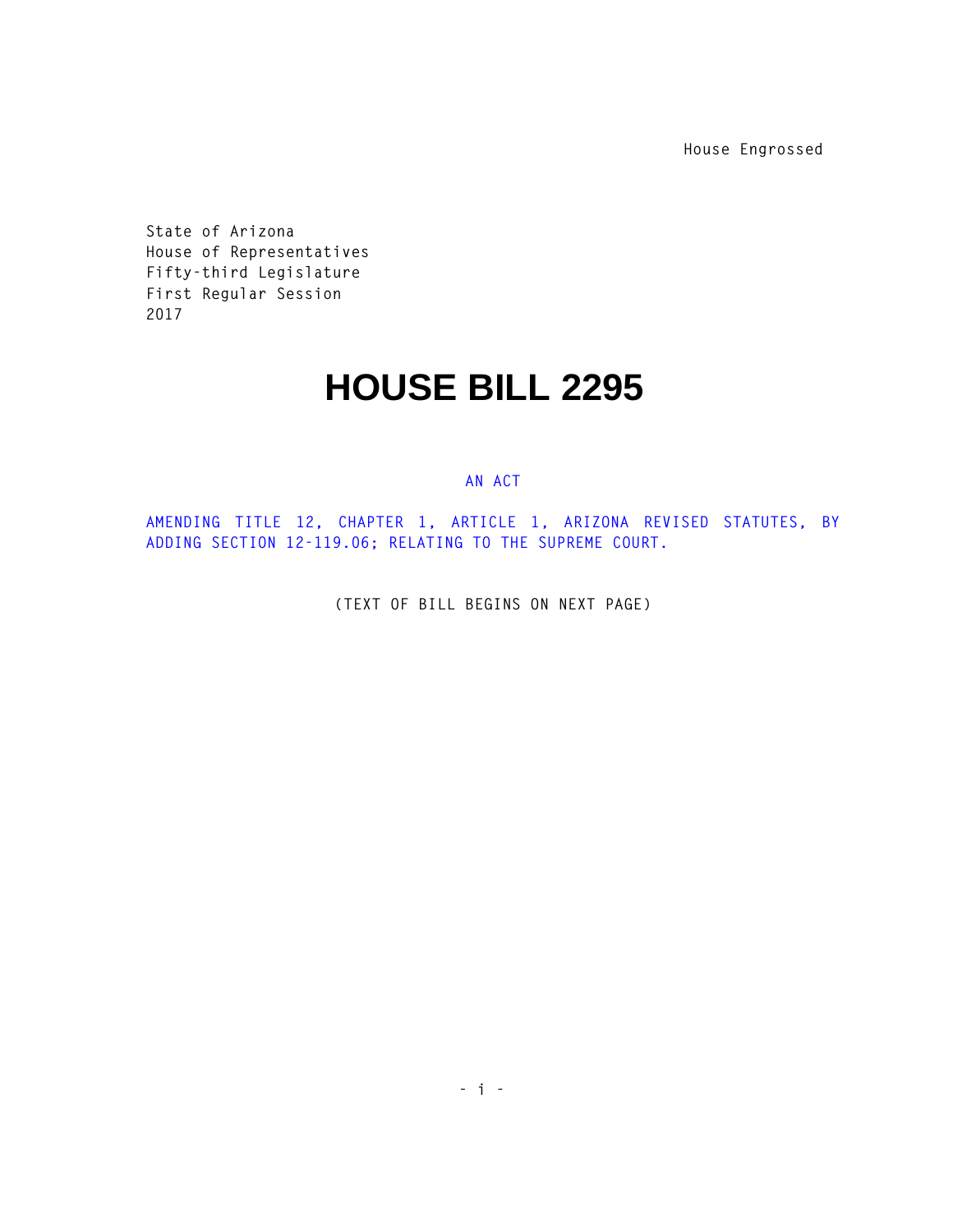**1 Be it enacted by the Legislature of the State of Arizona: 2 Section 1. Title 12, chapter 1, article 1, Arizona Revised 3 Statutes, is amended by adding section 12-119.06, to read: 4 12-119.06. Regulation of attorneys; mandatory assessments; 5 voluntary membership dues; uses; records; 6 definition 7 A. TO THE EXTENT PROVIDED BY THE ARIZONA CONSTITUTION, ALL 8 REGULATORY FUNCTIONS RELATING TO THE PRACTICE OF LAW, INCLUDING THE 9 REGULATION OF ATTORNEYS IN THIS STATE, ARE WITHIN THE AUTHORITY OF THE 10 SUPREME COURT. 11 B. THE SUPREME COURT MAY COLLECT A MANDATORY ASSESSMENT FROM EACH 12 ATTORNEY, AS A CONDITION OF PRACTICING LAW IN THIS STATE, TO SUPPORT THE 13 COURT'S REGULATORY FUNCTIONS. THE SUPREME COURT MAY USE MANDATORY 14 ASSESSMENT MONIES ONLY FOR THE FOLLOWING REGULATORY FUNCTIONS FOR 15 ATTORNEYS WHO ARE UNDER THE ACTIVE SUPERVISION OF THE SUPREME COURT: 16 1. ADMITTING AN ATTORNEY TO THE PRACTICE OF LAW. 17 2. MAINTAINING ATTORNEY RECORDS. 18 3. ENFORCING THE ETHICAL RULES THAT GOVERN ATTORNEYS. 19 4. REGULATING ANY CONTINUING LEGAL EDUCATION MANDATES FOR 20 ATTORNEYS. 21 5. MAINTAINING ATTORNEY TRUST ACCOUNT RECORDS. 22 6. PREVENTING THE UNAUTHORIZED PRACTICE OF LAW. 23 7. MAINTAINING THE CLIENT PROTECTION FUND, BOARD OF LEGAL 24 SPECIALIZATION AND THE APPOINTMENT OF CONSERVATORSHIPS TO PROTECT CLIENT 25 INTERESTS. 26 C. THE STATE BAR OF ARIZONA MAY ESTABLISH, COLLECT AND USE 27 VOLUNTARY MEMBERSHIP DUES FROM AN ATTORNEY FOR ANY LAWFUL ACTIVITY THAT IS 28 NOT INCLUDED IN SUBSECTION B OF THIS SECTION. 29 D. THE COLLECTION OF MANDATORY ASSESSMENTS MUST BE SEPARATE FROM 30 THE COLLECTION OF ANY VOLUNTARY MEMBERSHIP DUES. THE SUPREME COURT SHALL 31 INCORPORATE ANY MANDATORY ASSESSMENT MONIES COLLECTED INTO ITS BUDGET. 32 ANY OTHER ENTITY IN THIS STATE MAY NOT COLLECT A MANDATORY ASSESSMENT FROM 33 AN ATTORNEY. 34 E. IF THE STATE BAR OF ARIZONA ACCEPTS ANY MANDATORY ASSESSMENT 35 MONIES COLLECTED BY THE SUPREME COURT TO CARRY OUT A REGULATORY FUNCTION 36 LISTED IN SUBSECTION B OF THIS SECTION, THE STATE BAR OF ARIZONA, ON OR 37 BEFORE DECEMBER 31 OF EACH YEAR THAT MANDATORY ASSESSMENT MONIES ARE 38 ACCEPTED, SHALL MAKE AVAILABLE TO THE PUBLIC A LIST OF ALL OF THE 39 EXPENDITURES THAT WERE MADE WITH THE MANDATORY ASSESSMENT MONIES AND 40 PROVIDE FOR AN INDEPENDENT AUDIT OF THE EXPENDITURES TO ENSURE THAT ALL 41 EXPENDITURES WERE IN FURTHERANCE OF THE REGULATORY FUNCTIONS LISTED IN 42 SUBSECTION B OF THIS SECTION. ANY PERSON MAY REQUEST TO EXAMINE OR BE 43 FURNISHED COPIES, PRINTOUTS OR PHOTOGRAPHS OF ANY RECORD DURING REGULAR 44 OFFICE HOURS OR MAY REQUEST THAT THE STATE BAR OF ARIZONA MAIL TO THE 45 PERSON A COPY OF ANY RECORD NOT OTHERWISE AVAILABLE ON THE STATE BAR'S**